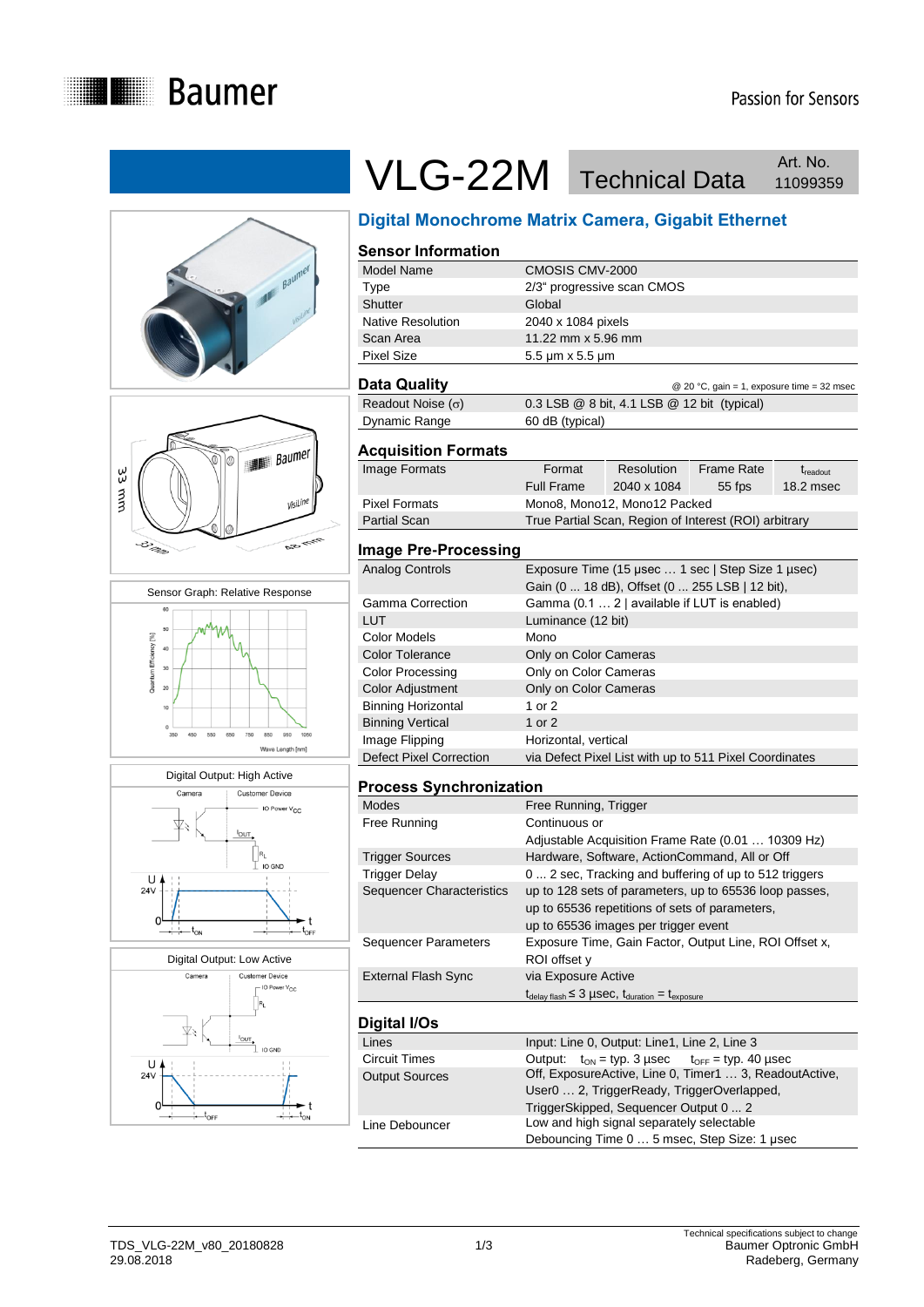



# TDS\_VLG-22M\_v80\_20180828 2/3<br>29.08.2018